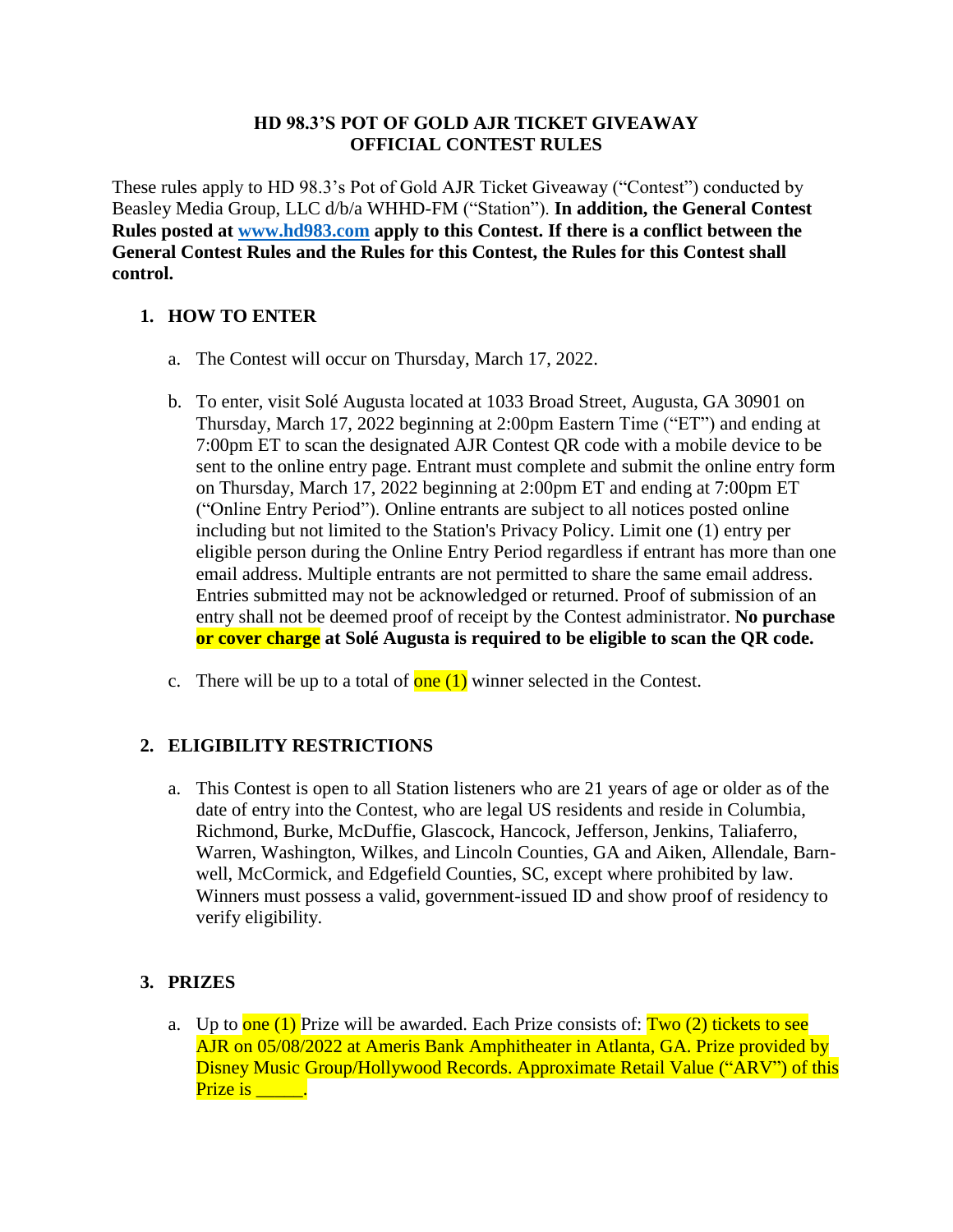The winner will be solely responsible for all taxes and all other fees and expenses not specified herein associated with the receipt and use of the prize(s). The prize(s) is awarded as is. Tickets valid only on the date(s) printed on the tickets. Tickets are not refundable or transferable, and may not be substituted or exchanged for cash or credit at any time, nor will tickets be replaced if lost or stolen. Tickets may not be sold to a third party. If a prize-related event is unable to take place as scheduled, for reasons such as cancellation, preemption, postponement or unavailability, including for weather, or for any reason beyond control of the Station and/or prize provider, their sole responsibility to the winner(s) will be to award the remaining available elements of the prize(s) and no substitution or compensation will be provided for the unawarded element(s) of the prize(s). The Station and/or venue, in their sole discretion, reserve the right to deny entry to or to remove the winner(s) and/or guest(s) if either engages in disruptive behavior, does not follow Station and/or venue policy regarding COVID-19 guidelines, or in a manner with intent to annoy, abuse, threaten or harass any other person at the prize-related event. Winner understands that there are inherent risks involved in attending the prize-related event.

b. Prizes or prize certificates must be claimed at the office of the Station located at 4051 Jimmie Dyess Pkwy, Augusta, GA 30909 Monday-Friday, during regular business hours. Prize or prize certificate must be claimed within two (2) days of winning. Failure to claim Prize by the specified time will result in forfeiture of the prize. It is the winner's sole responsibility to claim the Prize or prize certificate within the timeline provided in these Official Rules.

#### **4. SELECTION OF WINNERS**

- a. Up to  $one(1)$  winners will be selected at approximately 7:00pm ET on Thursday, March 17, 2022 in a Station-conducted random drawing from all eligible online entries received during the Online Entry Period. Potential Prize winners will be notified by phone and/or email promptly following the random drawing.
- b. Odds of winning depend on the number of eligible online entries received during the Online Entry Period.
- c. Entrants need not listen to the Station or be present to win.
- d. Winner must confirm acceptance of prize within thirty (30) days of winning, or risk disqualification and selection of an alternate winner (time permitting) in a random drawing of all remaining eligible entries.
- e. Decisions of Station management with respect to the Contest are final.

#### **5. CONDITIONS**